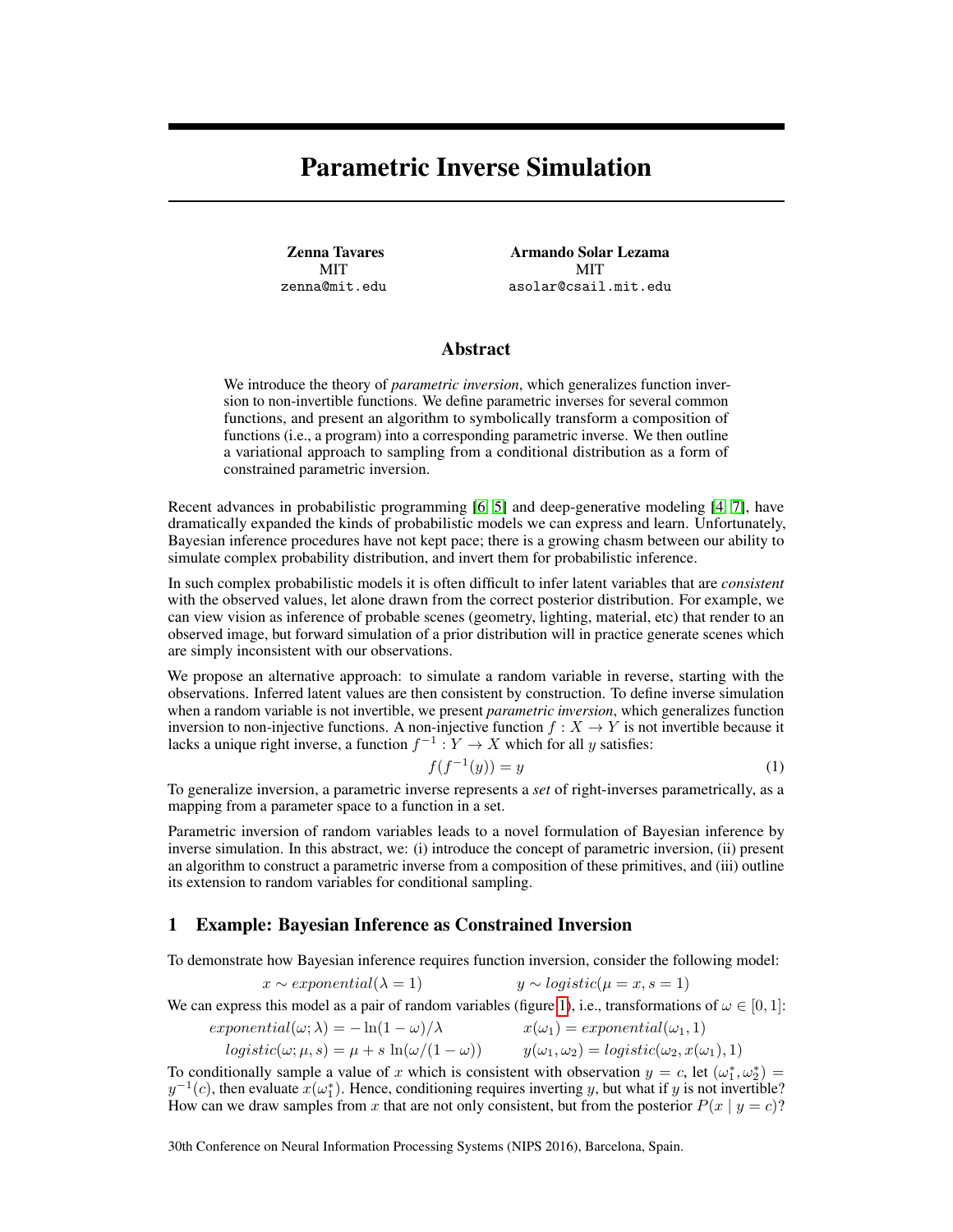# 2 Parametric Inversion

Parametric inversion generalizes function inversion to non-invertible functions. A parametric inverse of a function  $f: X \to Y$  is a parameterized function  $f^{-1}: Y \times \Theta \to X$  which maps an element y to a single element of its preimage:  $f(y; \theta) \in \{x \mid f(x) = y\}$ . The parameter  $\theta$  determines which element of the preimage is returned.

In contrast to a conventional inverse, a parametric inverse always exists. For example, while  $f(x) = |x|$  is not invertible, we can define a parameter space  $\theta \in \{-1, 1\}$  and parametric inverse  $f^{-1}(y; \theta) = \theta \cdot y$ , where  $\theta$  determines whether the positive or negative inverse element is returned.

If a function takes multiple inputs, its parametric will return a tuple. For example, inverse multiplication (we denote  $\times^{-1}$ ) maps a value z to two values whose product is  $z: \times^{-1}(z;\theta) = (\theta, z/\theta)$ , where  $\theta \in \mathbb{R} \setminus 0$ . Parametric inverses are not unique; it is equally valid to define  $\chi^{-1}(z;\theta) = (z/\theta, \theta)$ .

Many functions map between a value and its preimage; we reserve the term parametric inverse for those which are sound and complete in this task.

**Definition 1.**  $f^{-1}: Y \times \Theta \to X$  is a sound and complete parametric inverse of  $f: X \to Y$  if  $\forall y$ :

$$
\{f^{-1}(y; \theta) \mid \theta \in \Theta\} = \{x \mid f(x) = y\}
$$
 (2)

Condition [2](#page-1-1) asserts that parametric inverses are (i) sound: for any  $\theta$ ,  $f^{-1}(y; \theta)$  is an element of the preimage of y, and (ii) complete: there exists  $\theta$  corresponding to every element of the preimage. Inverse addition as  $+^{-1}(z; \theta_1, \theta_2) = (\theta_1, \theta_2)$  is complete but not sound; for any z, there exists a  $\theta_1$ and  $\theta_2$  which sum to z, but there are many more pairs which do not.  $+^{-1}(z;\theta) = (0, z)$  is sound but not complete; there exists no  $\theta$  such that for instance  $+^{-1}(0;\theta) = (-2, 2)$ , despite the fact that  $-2 + 2 = 0$ . Hence, neither of these are valid parametric inverses of addition.

A parametric inverse has a dual interpretation. If y is fixed, varying the parameter  $\theta$  varies which element of the preimage of y is returned. If  $\theta$  is fixed,  $f^{-1}$  is a function of only y and a right-inverse which satisfies equation [1.](#page-0-0) These two alternatives are useful for different applications.

<span id="page-1-0"></span>

Figure 1: Bayesian parameter estimation. Random variable  $y$  is a function of sample space. Intersection of y with plane is subset of  $\Omega_1 \times \Omega_2$ which is consistent with  $y = 0.2$ . Varying  $\theta$  in parametric inverse  $y^{-1}(0.2; \theta)$  covers this set

<span id="page-1-1"></span>

|             | $_{\odot}$               |                             |
|-------------|--------------------------|-----------------------------|
| $x + y$     | $\mathbb R$              | $(\theta, z - \theta)$      |
| $x - y$     | $\mathbb R$              | $(z+\theta, \theta)$        |
| $x \cdot y$ | $\mathbb{R} \setminus 0$ | $(z/\theta, \theta)$        |
| x/y         | $\mathbb R$              | $(z\cdot\theta,\theta)$     |
| $x^y$       | $\mathbb R$              | $(\theta, log_{\theta}(z))$ |
| $log_x(y)$  | $\mathbb{R} \setminus 0$ | $(\theta, \theta^z)$        |
| min(x, y)   | $\mathbb{R}^+$           | $(z, z + \theta)$           |
| max(x, y)   | $\mathbb{R}^+$           | $(z, z - \theta)$           |
| sin(x)      | Z                        | $asin(x) + 2\pi\theta$      |
| cos(x)      | $\mathbb Z$              | $acos(x) + 2\pi\theta$      |

Figure 2: Primitive parametric inverses. Column f contains forward non-injective functions.  $\Theta$  is the parameter space used for parametric inverses shown in column  $f^{-1}$ .

## 3 Parametric Inversion of Composite Functions

<span id="page-1-2"></span>Arbitrarily complex functions can be found by composing functions from a small set of primitive functions. Given functions  $f_2: X \to Y$ ,  $f_1: Y \to Z$ , and composition  $f = f_1 \circ f_2$ , to construct a parametric inverse  $f^{-1}: Z \times \Theta \to X$  we substitute  $f_1$  and  $f_2$  with their corresponding parametric inverses  $f_1^{-1}$  and  $f_2^{-1}$ , and reverse the order of composition:

$$
f^{-1}(z; \theta_1, \theta_2) = f_2^{-1}(f_1^{-1}(z, \theta_1), \theta_2)
$$
\n(3)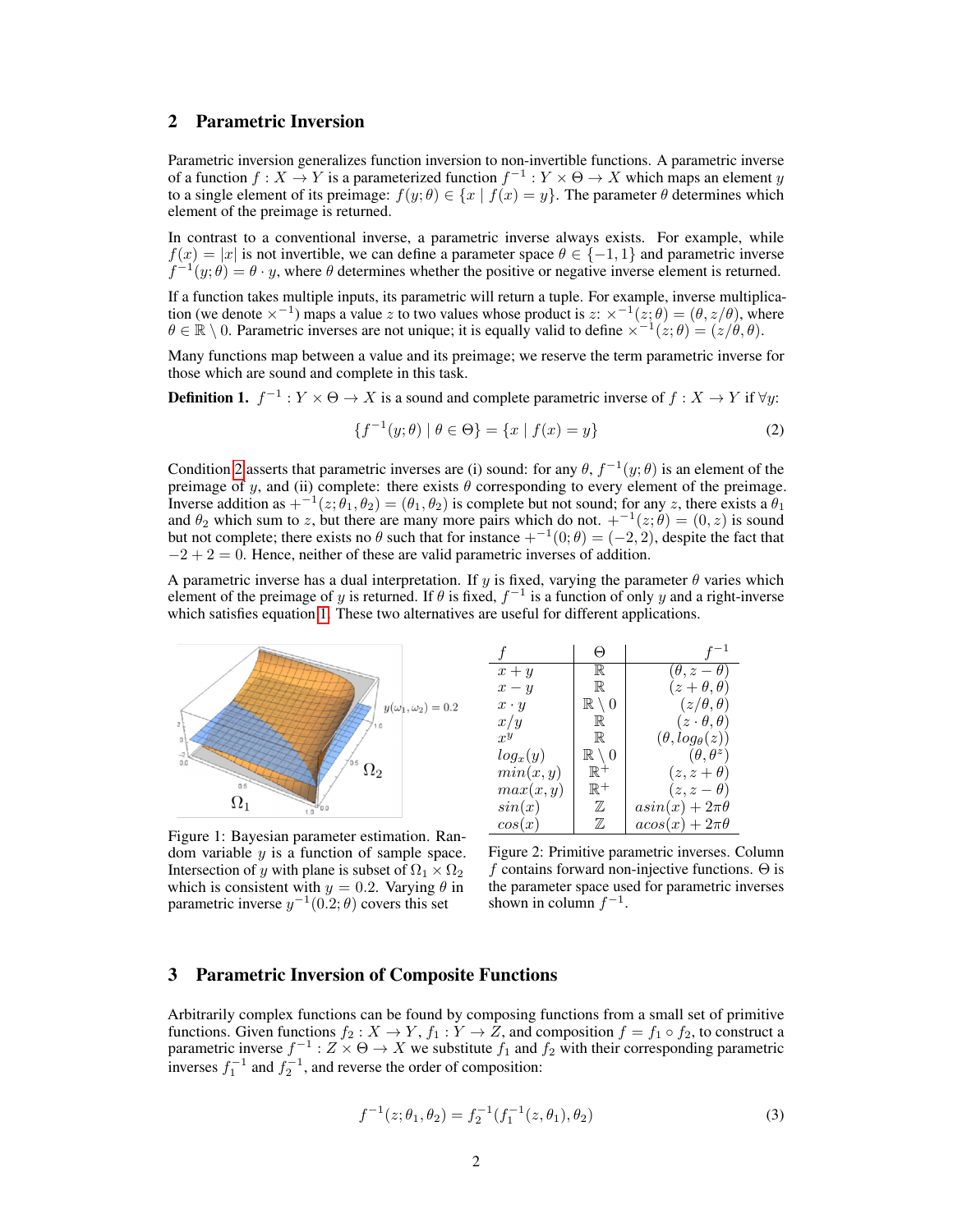For illustration, let  $f = \sin \circ \cos$ , then  $f^{-1}(z) = \sin^{-1}(\cos^{-1}(z; \theta_1), \theta_2)$  with parameter space  $\Theta = \Theta_1 \times \Theta_2$ . In an extension of notation, we overload the composition operator  $\circ$  to denote this inverse composition of parametric inverses as  $\cos^{-1} \circ \sin^{-1}$ .

By construction  $f^{-1}$  will be a parametric inverse of f on some subset of  $\Theta_1 \times \Theta_2$ . Continuing our example, for most  $\theta$ ,  $\sin^{-1}(y; \dot{\theta})$  will return a value not within  $[-1, 1]$ , the domain of  $\cos^{-1}$ .  $f^{-1}$  is undefined for these parameter values, and hence a *partial*, not total parametric inverse.

**Definition [2](#page-1-1).** If a function  $f^{-1}: Y \times \Phi \to X$  does not satisfy condition 2, it is a partial parametric inverse if there exists a  $\Theta \subset \Phi$  such that  $f^{-1}: Y \times \Theta \to Y$  satisfies condition [2.](#page-1-1)

<span id="page-2-0"></span>

Figure 3: The forward function (left) is a total function. Its parametric inverse (center) is partial, because there exists parameter values which generate values (in red) on which  $f_2^{-1}$  is undefined. The solution used in approximate parametric inverses is to insert a restriction  $c$  between the two.

Parametric inversion extends to longer chains of composed functions. For convenience, if  $f^{-1}$  =  $f_2^{-1} \circ f_1^{-1}$ , then  $f^{-1}$  is defined as in equation [3,](#page-1-2)

<span id="page-2-2"></span>Algorithm 1. Given  $f = f_1 \circ f_2 \cdots \circ f_n$ , substitute  $f_i$  with  $f_{n-i}^{-1}$  to construct  $f^{-1} = f_n^{-1} \circ f_{n-1}^{-1} \circ f_{n-1}^{-1}$  $\cdots \circ f_1^{-1}$ , where  $f_i^{-1}$  is a parametric inverse of  $f_i$ .  $f^{-1}$  is a partial parametric inverse of f with a parameter space  $\Theta = \Theta_1 \times \Theta_2 \times \cdots \times \Theta_n$ , where  $\Theta_i$  is the parameter space of primitive  $f_i^{-1}$ .

## 4 Approximate Parametric Inversion

If the undefined subset of the parameteric space is large or complex, as typically is the case, a parametric inverse will be useless in practice. We present approximations which force a parametric inverse to be total, but may be unsound.

**Definition 3.** An approximate parametric inverse is a function  $\tilde{f}^{-1}: Y \times \Theta \to X \times \mathbb{R}^+$ , which returns an approximate inverse element  $\tilde{x} \in X$  and a non-negative error term  $e \in \mathbb{R}^+$ .  $\tilde{f}^{-1}$  is an approximate parametric inverse of  $f : X \to Y$  if  $e = 0$  implies  $\tilde{x} \in \{x \mid f(x) = y\}.$ 

To transform a partial parametric inverse into an approximate we must make it: (1) well defined on all of its parameter space, and (ii) output an error term of 0 when unsound.

To solve the first problem we insert a function  $c_2^1$  between each pair of primitives  $f_{i-1}^{-1}$  (see figure [3\)](#page-2-0) and  $f_i^{-1}$ , which takes any value in the domain of  $f_i^{-1}$  and restricts it to the domain of  $f_{i-1}^{-1}$ . For example,  $\cos^{-1} \circ \sin^{-1}$  becomes  $\cos^{-1} \circ clip_{-1,1} \circ \sin^{-1}$ , where the  $clip_{a,b}$  returns its input clamped to the closest point in the interval  $[a, b]$ , and the distance between its input and output as an error term:

 $clip_{a,b}(x) = (b, x - b)$  if  $x \ge b \mid (a, a - x)$  if  $x \le a \mid (x, 0)$  otherwise

The error term of the composition is then simply the sum of the error terms of its elements.

#### 4.0.1 Approximate Composition Chain

Algorithm [2](#page-2-1) extends this procedure to a chain of composed functions. We first define  $\tilde{f}_1^{-1} \circ \tilde{f}_2^{-1}$ : Let  $(\tilde{x}_1, e_1) = \tilde{f}_1^{-1}(y; \theta_1)$  and  $(\tilde{x}_2, e_2) = \tilde{f}_2^{-1}(\tilde{x}_1; e_1)$ , then  $\tilde{f}_1^{-1} = \tilde{f}_1^{-1} \circ \tilde{f}_2^{-1}$  is defined as:  $\widetilde{f}^{-1}(y; \theta_1, \theta_2) = (\tilde{x}_2, e_1 + e_2)$ (4)

<span id="page-2-1"></span>Algorithm 2. Given a partial parametric inverse  $f^{-1} = f_n^{-1} \circ f_{n-1}^{-1} \circ \cdots \circ f_1^{-1}$ , substitute  $f_i^{-1}$  with  $c_{i,j} \circ f_i^{-1}$  to construct  $\tilde{f}^{-1} = f_n^{-1} \circ c_n^{n-1} \circ f_{n-1}^{-1} \circ \cdots \circ f_2^{-1} \circ c_2^1 \circ f_1^{-1}$ .  $\tilde{f}^{-1}$  is an approximate parametric inverse of f, where  $c_{i-1}^i$  restricts values in the codomain of  $f_i^{-1}$  to the domain of  $f_{i-1}^{-1}$ .

Often the model we wish to invert is not expressible in the form  $f_i \circ f_{i+1} \circ \cdots \circ f_n$ . However, the basic approach of algorithm [1](#page-2-2) and [2](#page-2-1) - to substitute each primitive operation with its parametric inverse and reverse the direction of information flow - extends to richer classes of computation.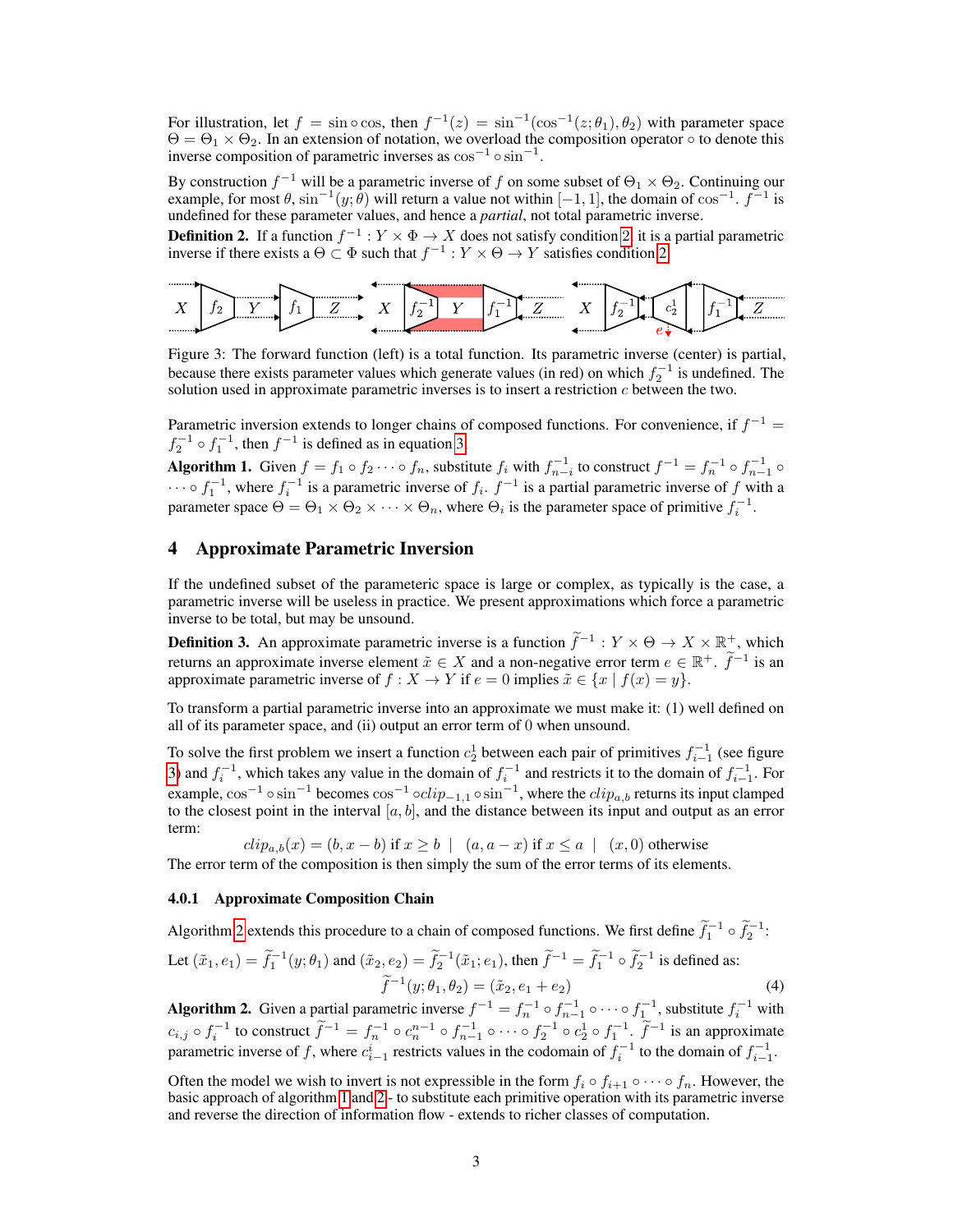## 5 Variational Inversion of Random Variables

We propose to extend parametric inversion to conditionally sample from a random variable. A random variable is a function  $X : \Omega \to T$  where  $\Omega$  is sample space equipped with a measure  $\mathbb{P}: \mathcal{P}(\Omega) \to [0, 1]$ . To sample from X conditioned on observation  $X = c$  means to (i) construct a predicate  $Y : \Omega \to \{0,1\}$  where  $Y(\omega) := X(\omega) = c$ , (ii) sample  $\omega \in A$  with probability  $\mathbb{P}(\omega)/\mathbb{P}(A)$ , where  $A = {\omega \mid \omega \in \Omega, Y(\omega) = 1}$  is the conditioning event, and (iii) compute  $X(\omega)$ .

Step (ii) implicitly involves the inversion of  $Y$ ; we can use algorithm [1](#page-2-2) to explicitly transform  $Y:\Omega\to\{0,1\}$  into a parametric inverse  $Y^{-1}:\{0,1\}\times\Theta\to\Omega$ . To simplify notation we ignore scenarios where our condition does not hold and denote  $Y_1^{-1}(\theta) = Y^{-1}(1;\theta)$ . Then for any  $\theta \in \Theta$ ,  $X(Y_1^{-1}(\theta))$  is a value which is *consistent* with Y but may well not be sampled from the correct distribution  $P(X|Y)$ . To sample correctly we must impose a distribution on  $\Theta$ .

The simplest case arises when  $\mathbb P$  is a uniform measure -  $\mathbb P(\omega) = 1/|\Omega|$ ; our goal is then to sample  $\omega \in A$  uniformly.  $Y_1^{-1}$  partitions  $\Theta$  into cells, each of which is a preimage of an element of A. Since  $\mathbb P$  is uniform,  $Y_1^{-1}$  is *measure-preserving* if each cell has equal measure. In this case, sampling uniformly from  $\Theta$  induces uniform samples over A. If however  $Y_1^{-1}$  is not measure preserving, the cells will differ in measure, and uniform sampling over  $\Theta$  will produce biased samples in A.

**Example 1.** Let  $\Omega = \{1, 2, 3\}$ ,  $Y(\omega) = X(\omega) < 3$ . Then  $A = \{1, 2\}$ . Let  $\Theta = \{1, 2, 3, 4\}$ , and  $Y_1^{-1}(\theta) = 1$  if  $\theta \le 2$  else 2. Then, sample  $\theta$  with probability 0.25. Alternatively, if  $Y_1^{-1}(\theta) =$ 1 if  $\theta \leq 3$  else 2, then sample  $\theta$  as 4 probability 0.5 and 1, 2, 3 each with probability 0.5/3

#### Generative Variational Family

To counteract bias when  $Y_1^{-1}$  is non-measure-preserving, we posit a second sample space  $\Phi$  equipped with a uniform measure  $\mathbb{P}_{\Phi}$ , and a parameterized random variable  $Z : \Phi \times W \to \Theta$ . These induce a variational family [\[2\]](#page-4-4)  $Q : \Phi \times W \to \Omega$ , where  $Q(\phi; w) = Y_1^{-1}(Z(\phi; w))$ .

Let  $[\theta] = {\theta' | Q(\theta'; w) = Q(\theta; w)}$  denote the equivalence class of  $\theta'$ . Then  $\omega = Q(\phi; w)$  - where  $\phi \sim \mathbb{P}_{\Phi}$  - will be uniformly distributed if:

<span id="page-3-0"></span>
$$
\mathbb{P}_{\Phi}([\phi]) = 1/|A| \tag{5}
$$

This condition is intractable to compute for most interesting models. Instead, we explore variational objective functionals over  $Q$  whose optima coincide with satisfying [5](#page-3-0)

#### Uniformity Maximization

Since we expect samples in  $A$  to be uniform, we propose to use measures of uniformity on samples in A generated by Q as its variational objective. Let  $A^*$  be a multiset  $\{\omega \mid \omega = Q(\phi; w), \phi \in \Phi\}$ , and  $D(A^*)$  denote a measure of uniformity.  $A^*$  is *uniformly distributed* if the number of duplicate instances of each element is constant.  $Q$  is measure-preserving if and only if  $A^*$  is uniformly distributed. If  $A^*$  is uniformly distributed when its D is minimal, then Q is measure preserving when the  $A^*$  it generates has minimal  $D$ .

Many uniformity measures have been proposed [\[8,](#page-4-5) [3,](#page-4-6) [1\]](#page-4-7), With an uniformity measure which satisfies the above conditions, the general approach for inverse simulation is as follows:

**Algorithm 3.** Given condition  $Y : \Omega \to \{0, 1\}$ , construct (i) an approximate parametric inverse  $\widetilde{Y}^{-1}$ , (ii) an auxiliary sample space  $\Phi$ , (iii) a parameterized random variable (e.g., neural network) Z, and (iv) a variational family  $\widehat{Q} : \Phi \times W \to \Omega$ , where  $\widetilde{Q}(\phi; w) = \widetilde{Y}_1^{-1}(Z(\phi; w))$ . Take *n* samples  $\phi_i \sim \mathbb{P}_{\Phi}$ , and compute  $(\tilde{\omega}_i, e_i) = \tilde{Q}(\phi_i; w)$ . Find w such that

$$
\underset{w}{\arg\min} D((\tilde{\omega}_i, ..., \tilde{\omega}_n) + \sum_i e_i \tag{6}
$$

Minimizing terms e and  $D(\tilde{\omega})$  optimize for correctness in inversion and distribution respectively.

## 6 Discussion

We presented a framework for parametric inversion of non-injective functions, and outlined a variational approach to conditional sampling.